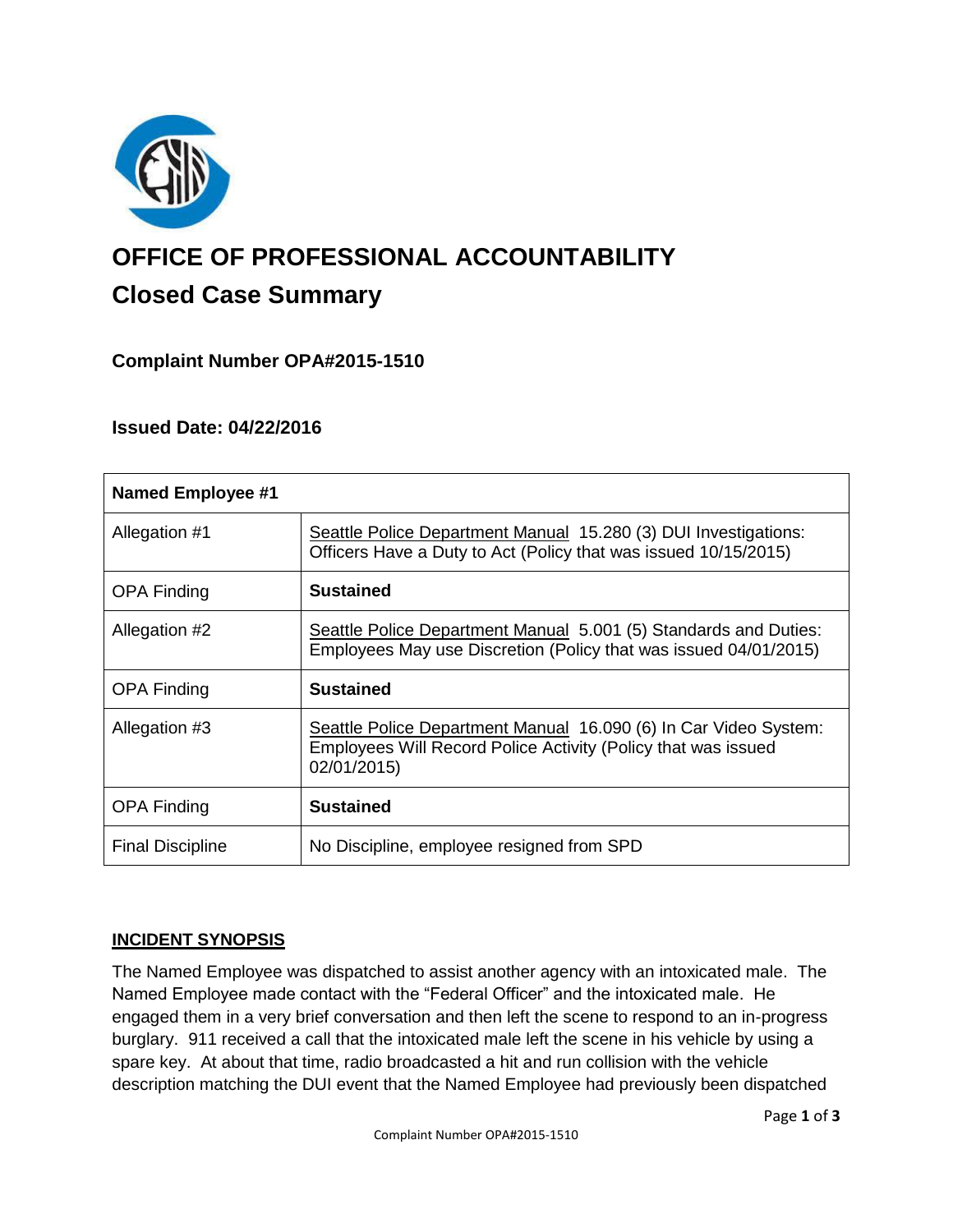to. The Named Employee was confused about why the "Federal Officer" would let the suspect leave. The Named Employee returned to the initial scene and made contact with the "Federal Officer." He learned that his contact was not a "Federal Officer" but an armed security officer. The Named Employee further interviewed the armed security officer and took possession of the intoxicated male's keys and license.

## **COMPLAINT**

The complainant, a supervisor within the Department, alleged that the Named Employee failed to take appropriate action at an initial DUI scene which allowed the drive to use a spare vehicle key and leave the scene causing a hit and run collision.

# **INVESTIGATION**

The OPA investigation included the following actions:

- 1. Review of the complaint memo
- 2. Search for and review of all relevant records and other evidence
- 3. Review of In-Car Video (ICV)
- 4. Interview of witnesses
- 5. Interview of SPD employees

## **ANALYSIS AND CONCLUSION**

The OPA investigation documented that the Name Employee initially believed he was assisting another law enforcement officer in processing a potential impaired driver. The driver was detained by an individual wearing a uniform and carrying equipment consistent with a sworn law enforcement officer. The guard handed the Named Employee the driver's keys and identification. In his OPA statement, the Named Employee thought this was odd. Rather than investigating to determine the role of the armed guard and the status of the detained driver, the Named Employee abandoned the investigation and responded when a priority one call was broadcast. The result was than an apparently impaired driver was able to leave the scene and become involved in a subsequent collision. The Named Employee did not have his In-Car Video system turned on when he returned to interview the armed guard.

## **FINDINGS**

## **Named Employee #1**

## Allegation #1

The weight of the evidence showed that the Named Employee did not properly conduct a DUI Investigation. Therefore a **Sustained** finding was issued for *DUI Investigations: Officers Have a Duty to Act*.